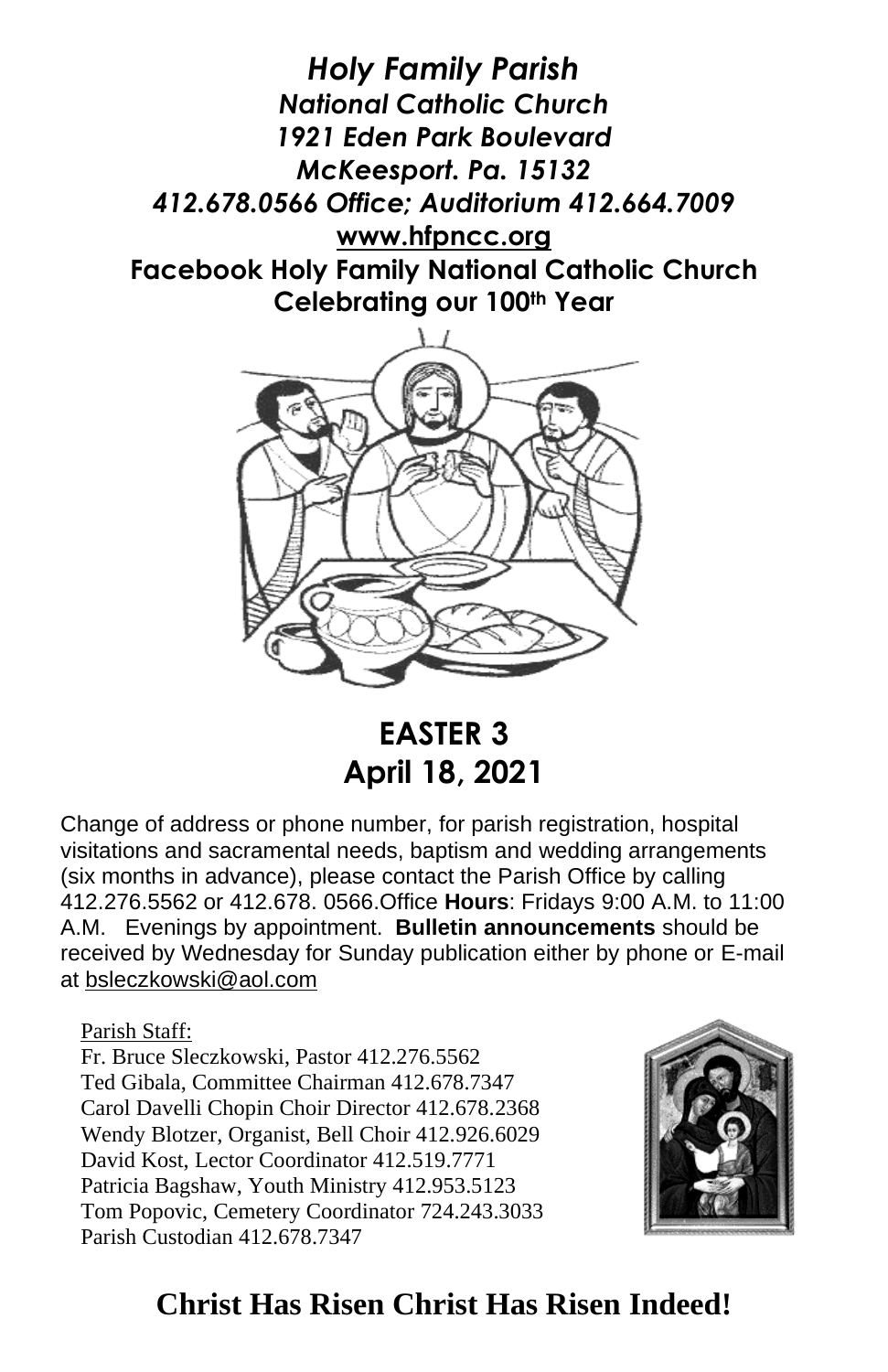*Always check our website www.hfpncc.org or Holy Family National Catholic Church Facebook page for added information or changes.*

|  | <b>This Week</b> |
|--|------------------|
|--|------------------|

**Sunday, April 18, 2021 Easter 3** Holy Mass 9:00 A.M. **+ Richard Dell** Int. Lenny & Kathy Guy; **+Edmund Adamek** (3rd Ann.) Int. wife Laura Adamek and children Karyn Muse and Alexa Foster. PNU Branch 132 Meeting After Mass PNU District 5 Meeting 7:00 P.M.

## **Sunday, April 25, 2021 Easter 4 Good Shepherd Sunday**

Holy Mass 9:00 A.M. **+Richard Contrella** Int. Mr. & Mrs. David Kost **+Mack Mastrovich** (21<sup>st</sup> Ann.) Int Mrs. Carol Davelli

| T  | S | В | U | o  | D | γ  | E | S | R | <b>STORY</b> | ROAD          | BREAD        | <b>FRIGHT</b> |
|----|---|---|---|----|---|----|---|---|---|--------------|---------------|--------------|---------------|
| N  | Ε | o | в | T. | R | E  | н | Ε | н | <b>GHOST</b> | <b>DOUBTS</b> | <b>HANDS</b> | FEET          |
| E, | γ | N | R | ٥  | т | s  | c | Ε | s | <b>TOUCH</b> | <b>BONES</b>  | <b>FISH</b>  | <b>PSALMS</b> |
| s  | Ε | Ε | т | R  | н | ٥  | U | c |   |              |               |              |               |
| s  | т | s | ٥ | н  | G | н  | ٥ | А | F |              |               |              |               |
| T  |   | А | s | N  |   | В  | т | Ε | R |              |               |              |               |
| В  | D | o | T | γ  | R | R  | Ε | P |   |              |               |              |               |
| Ü  | γ | s | R | E  | F | T. | D | c | G |              |               |              |               |
| o  | Ε | н | A | N  | D | s  | U | ٥ | T |              |               |              |               |
| D  | ٥ | D | s | м  |   | А  | s | P | н |              |               |              |               |

The most important detail in Luke's accounts of the disciples meeting the risen Jesus may be the fact that He slowly opened their minds to understand what they had previously been unwilling or unable to grasp. Their superficial and self-interested ideas about Jesus as Lord or